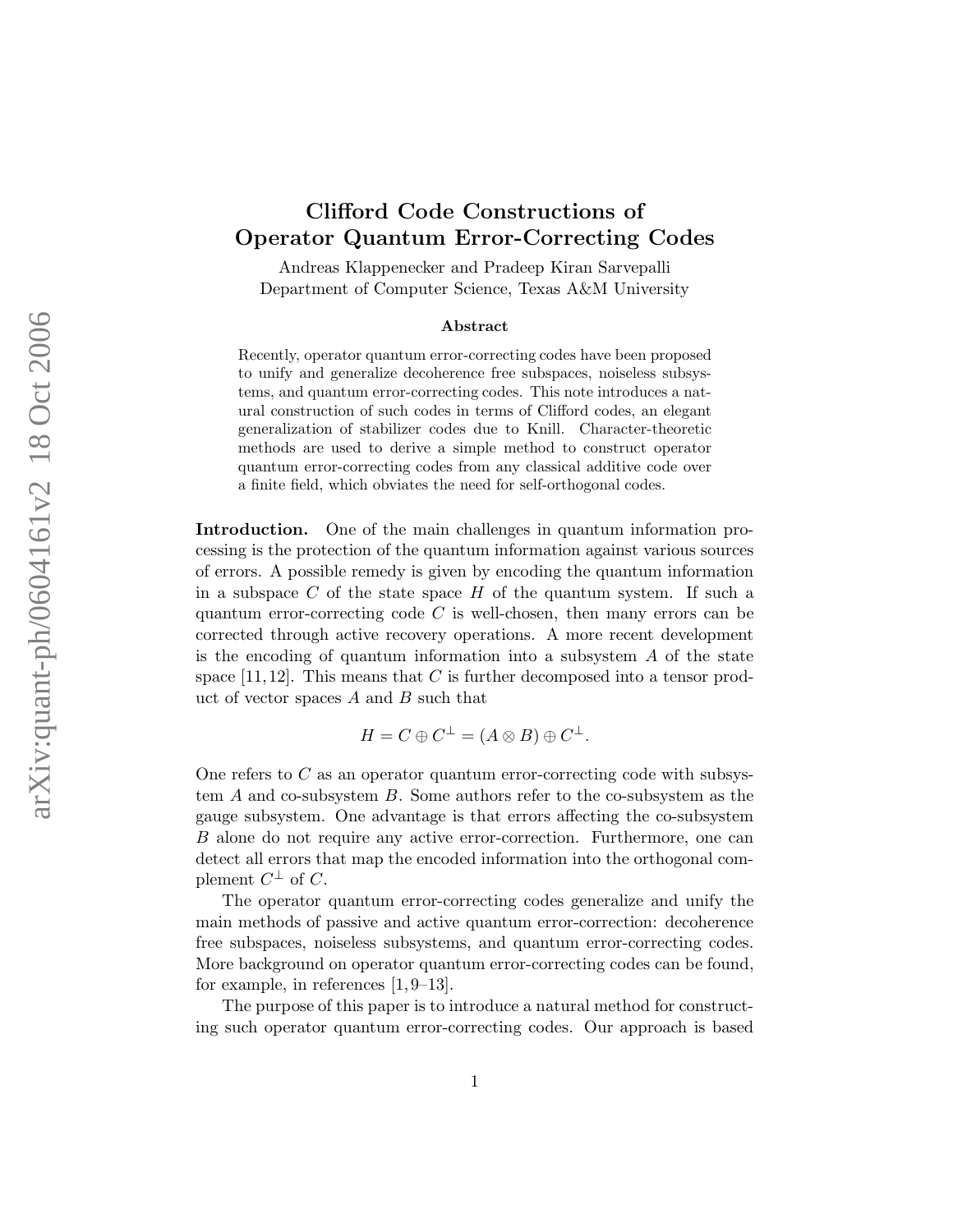on an elegant formalism to construct quantum error-correcting codes that has been introduced in 1996 by Knill as a generalization of the stabilizer code concept. At the heart of this quantum code construction is a famous theorem by Clifford concerning the restriction of irreducible representations of finite groups to normal subgroups, so we referred to these codes as "Clifford codes" in [5, 6], although "Knill codes" is perhaps a more appropriate name. Unexpectedly, it turned out that Clifford codes are in many cases stabilizer codes, so this construction did not become as widely known as it should.

In our approach, we construct a Clifford code  $C$  and give conditions that ensure that this code decomposes into a tensor product  $C = A \otimes B$ . The Clifford codes allow us to control the dimensions of  $A$  and  $B$ , and we get a simple characterization of the detectable errors of the operator quantum error-correcting code. Since there may exist many different ways to construct the same Clifford code  $C$ , we should note that these constructions can lead to different tensor product decompositions. In fact, even if one is just interested in the tensor decomposition of a stabilizer code  $C$ , then the Clifford codes can provide a natural way to induce an operator quantum error-correcting code on C.

*Notation.* If N is a group, then  $Z(N)$  denotes the center of N. We denote by  $\text{Irr}(N)$  the set of irreducible characters of N. If  $\chi$  and  $\psi$  are characters of N, then  $(\chi, \psi)_N = |N|^{-1} \sum_{n \in N} \chi(n) \psi(n^{-1})$  defines a scalar product on the vector space of class functions on  $N$ , and  $\text{Irr}(N)$  is an orthonormal basis of this space. We denote by  $\text{supp}(\chi) = \{n \in N | \chi(n) \neq 0\}.$  If  $\chi \in \text{Irr}(N)$ , then  $Z(\chi) = \{n \in N | \chi(1) = |\chi(n)|\}$ denotes the quasikernel of  $\chi$ . Suppose that G is a group that contains N as a subgroup. If  $\phi \in \text{Irr}(G)$ , then  $\phi_N$  denotes the restriction of this character to N. If  $x, y \in N$ , then  $[x, y] = x^{-1}y^{-1}xy$  is the commutator. If A and B are subgroups of a group, then  $[A, B] = \langle [a, b] | a \in A \text{ and } b \in B \rangle$  is the commutator subgroup of A and B. In particular,  $N' = [N, N]$  denotes the derived subgroup of N. The reader can find background material on finite groups in [14] and on character theory in [3].

Clifford Codes. Before introducing the concept of a Clifford code, we need to fix a notion of errors that generalizes the concept of the Pauli group. We say that a finite group  $E$  is an abstract error group if it has a faithful irreducible unitary representation  $\rho$  of degree  $d = |E : Z(E)|^{1/2}$ . The irreducibility of the representation ensures that one can express any error acting on  $\mathbf{C}^d$  as a linear combination of the matrices  $\rho(g)$ , with  $g \in E$ . The fact that the representation is faithful and has the largest possible degree ensures that the set of matrices  $\{\rho(q) | q \in T\}$ , where T is a set of representatives of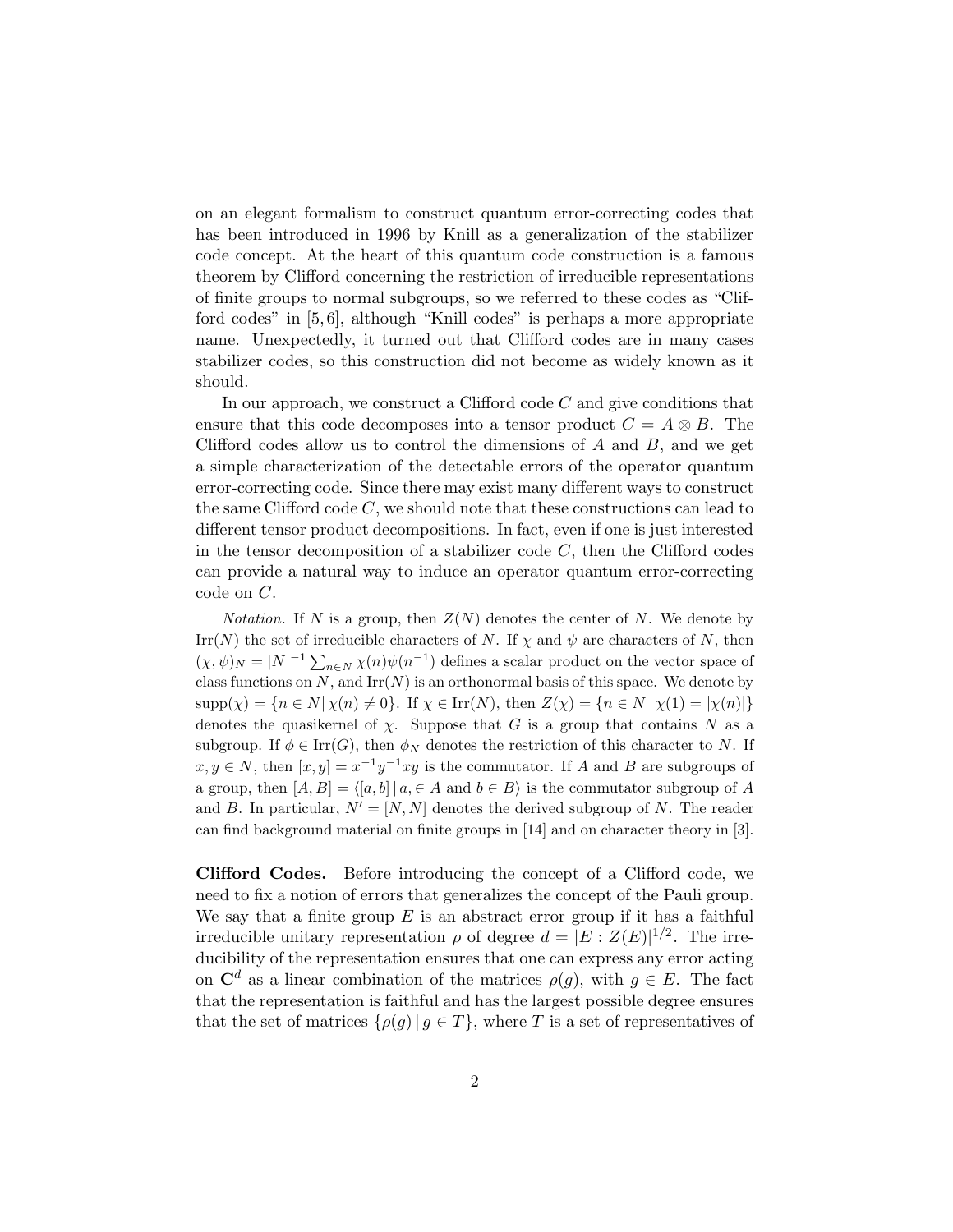$E/Z(E)$ , forms a basis of the vector space of  $d \times d$  matrices.

A Clifford code is constructed with the help of a normal subgroup N of the error group E and an irreducible character  $\chi$  of N. Let  $\phi$  denote the irreducible character corresponding to the representation  $\rho$  of the group E, that is,  $\phi(g) = \text{Tr}\,\rho(g)$  for  $g \in E$ . Suppose that N is a normal subgroup of E and that  $\chi$  is an irreducible character of N such that  $(\chi, \phi_N)_N > 0$ . Then the Clifford code C corresponding to  $(E, \rho, N, \chi)$  is defined as the image of the orthogonal projector

$$
P = \frac{\chi(1)}{|N|} \sum_{n \in N} \chi(n^{-1}) \rho(n),
$$

see [5, Theorem 1]. We emphasize that if we refer to a Clifford code with data  $(E, \rho, N, \chi)$ , then it is assumed that  $(\chi, \phi_N) > 0$ , as this condition ensures that  $\dim C > 0$ .

Recall that an error  $e$  in  $E$  is detectable by the quantum code  $C$  if and only if  $P \rho(e) P = \lambda_e P$  holds for some  $\lambda_e \in \mathbf{C}$ .

The image of P is the homogeneous component that consists of the direct sum of all irreducible CN-submodules with character  $\chi$  that are contained in the restriction of  $\rho$  to N. The elements e in E that satisfy  $\rho(e)C = C$ form a group known as the inertia group  $I_E(\chi) = \{ g \in E \mid \chi(gxg^{-1}) =$  $\chi(x)$  for all  $x \in N$ . We note that C is an irreducible  $\mathbf{C}[I_E(\chi)]$ -module. Let  $\vartheta$  be the irreducible character corresponding to this module.

**Fact 1.** Let C be a Clifford code with data  $(E, \rho, N, \chi)$ . Then the dimension of the code is given by dim  $C = |Z(E) \cap N||E : Z(E)|^{1/2} \chi(1)^2/|N|$ . An error e in E can be detected by C if and only if e is in  $E - (I_E(\chi) - Z(\vartheta))$ .

For a proof of this fact see [5] and for more background on Clifford codes see [6] and the seminal papers [7, 8].

Operator Quantum Error-Correcting Codes. We are now concerned with the construction of a decomposition of the Hilbert space  $H$  in the form

$$
H = (A \otimes B) \oplus C^{\perp}.
$$

Put differently, we seek a decomposition of the Clifford code C as a tensor product  $A \otimes B$ .

The next theorem gives a construction of operator quantum error-correcting codes when one can express the inertia group  $I_E(\chi)$  as a central product  $I_E(\chi) = LN$ , where L is a subgroup of E such that  $[L, N] = 1$ .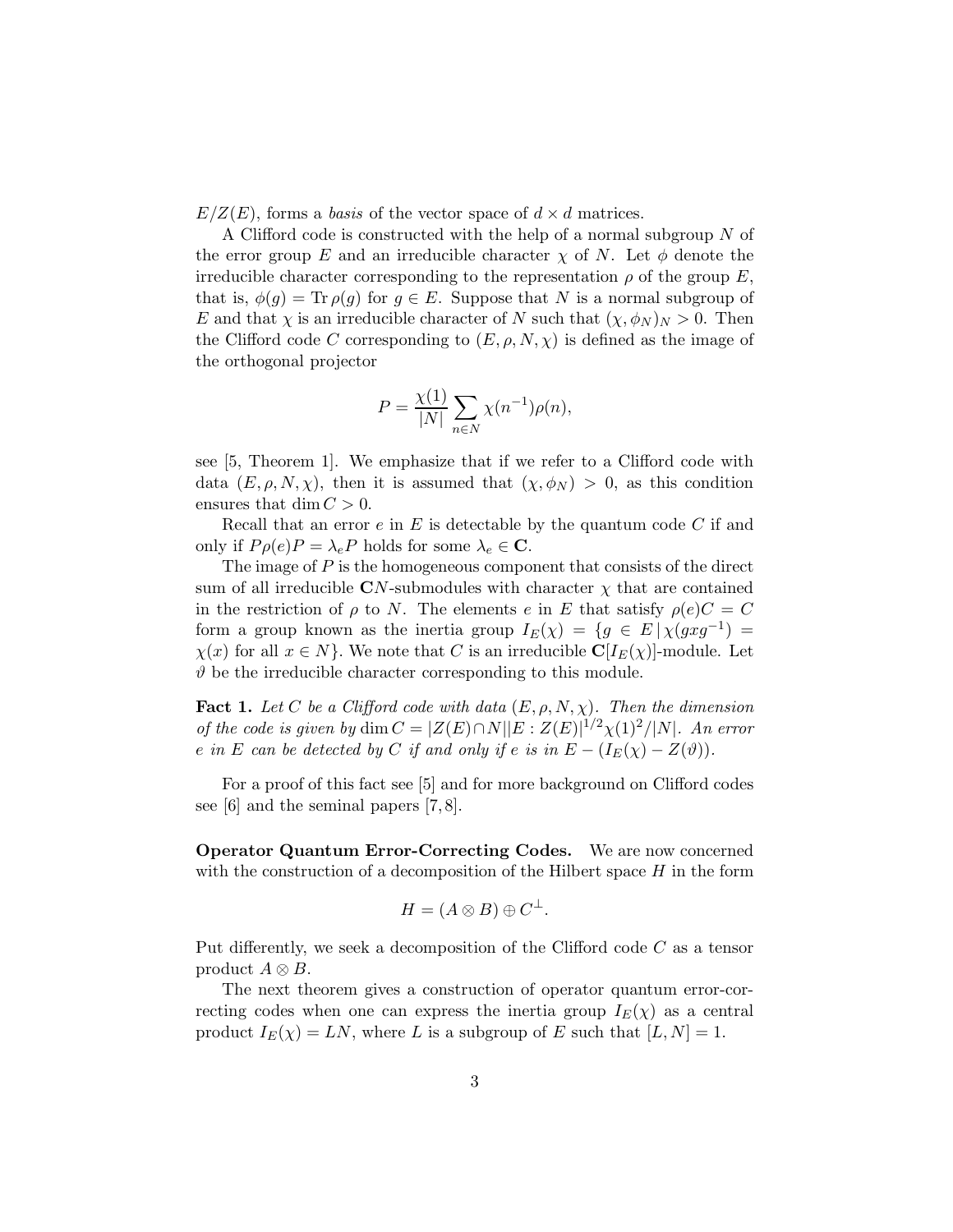**Theorem 1.** Suppose that C is a Clifford code with data  $(E, \rho, N, \chi)$ . If the inertia group  $I_E(\chi)$  is of the form  $I_E(\chi) = LN$ , where L is a subgroup of E such that  $[L, N] = 1$ , then C is an operator quantum error-correcting code  $C = A \otimes B$  such that

i) dim  $A = |Z(E) \cap N||E : Z(E)|^{1/2} \chi(1)/|N|$ ,

ii) dim  $B = \chi(1)$ .

The subsystem A is an irreducible **C**L-module with character  $\chi_A \in \text{Irr}(L)$ . An error e in  $E$  is detectable by subsystem  $A$  if and only if e is contained in the set  $E - (I_E(\chi) - Z(\chi_A)N)$ .

*Proof.* Since the Clifford code C is an irreducible  $C[I_E(\chi)]$ -module and  $I_{E}(\chi) = LN$ , with  $[L, N] = 1$ , there exists an irreducible CL-module A and an irreducible CN-module B such that  $C \cong A \otimes B$ , see [2, Proposition 9.14. If  $\chi_A \in \text{Irr}(L)$  is the character associated with the module A,  $\chi_B \in \text{Irr}(N)$  the character associated with B, and  $\vartheta \in \text{Irr}(I_E(\chi))$  the character associated with C, then  $\vartheta$  is of the form  $\vartheta(\ell n) = \chi_A(\ell) \chi_B(n)$  with  $\ell \in L$  and  $n \in N$ .

As the restriction of  $C$  to a  $CN$ -module contains an irreducible  $CN$ module W with character  $\chi$ , we must have

$$
(\vartheta_N, \chi)_N = \frac{1}{|N|} \sum_{n \in N} \vartheta(1, n^{-1}) \chi(n) = \frac{1}{|N|} \sum_{n \in N} \chi_A(1) \chi_B(n^{-1}) \chi(n) = \chi_A(1) (\chi_B, \chi)_N > 0.
$$

Since Irr(N) forms an orthonormal basis with respect to  $(\cdot, \cdot)_N$ , we can conclude that the irreducible character  $\chi_B$  must be equal to  $\chi$ . It follows that  $C \cong A \otimes W$ .

The dimension of  $W \cong B$  is  $\chi(1)$ , and by Fact 1 the dimension of C is given by

$$
\text{Tr}\,P = |Z(E) \cap N||E : Z(E)|^{1/2} \chi(1)^2 / |N|.
$$

The dimension of B follows from the formula dim  $C = \dim A \dim B$ .

An error  $e \in E - I_E(\chi)$  maps C to an orthogonal complement, so the errors are detectable. An error e in  $Z(\chi_A)N$  acts by scalar multiplication on A and arbitrarily on  $B$ , so these errors are by definition detectable (harmless would be a better word). Therefore, all errors in  $E - (I_E(\chi) - Z(\chi_A)N)$  are detectable. Conversely, an error e in  $I_E(\chi) - Z(\chi_A)N$  cannot be detectable, since e does not act by scalar multiplication on A, and thus does not preserve the encoded quantum information. □

The data given in the previous theorem can be easily computed, especially with the help of a computer algebra system such as GAP or MAGMA.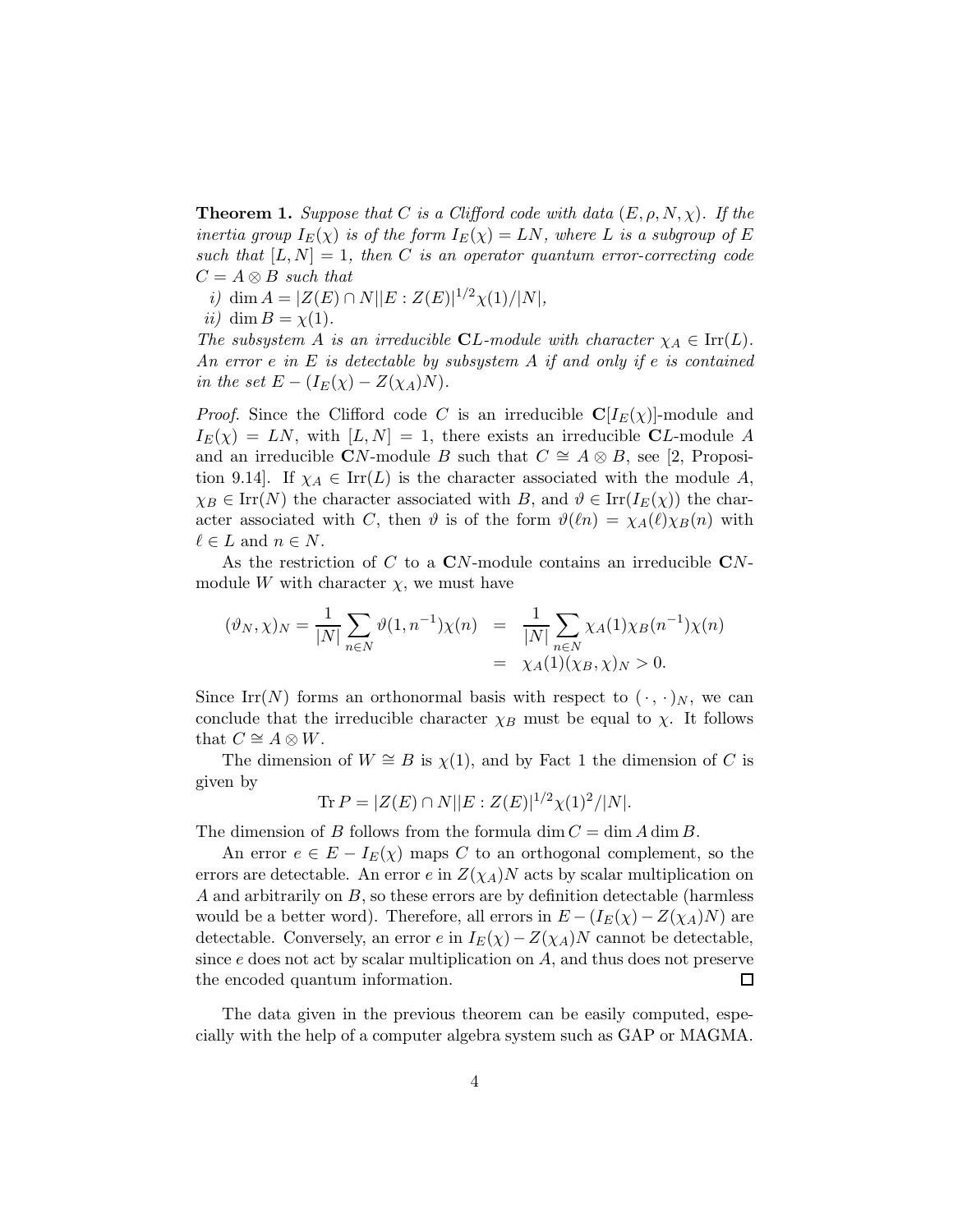We will now consider some important special cases. Recall that most abstract error groups that are used in the literature satisfy the constraint  $E' \subseteq Z(E)$  (put differently, the quotient group  $E/Z(E)$  is abelian). In that case, we are able to obtain a characterization of the resulting operator quantum error-correcting codes that does not depend on the choice of the character  $\chi$ .

**Theorem 2.** Suppose that E is an abstract error group such that  $E' \subseteq Z(E)$ . Suppose that C is a Clifford code with data  $(E, \rho, N, \chi)$ . In this case, the inertia group is given by  $I_E(\chi) = C_E(Z(N))$ . If  $C_E(Z(N)) = LN$  for some subgroup L of E such that  $[L, N] = 1$ , then C is an operator quantum errorcorrecting code  $C = A \otimes B$  such that

i) dim  $A = |Z(E) \cap N||E : Z(E)|^{1/2}|N : Z(N)|^{1/2}/|N|,$ 

ii) dim  $B = |N : Z(N)|^{1/2}$ .

An error  $e$  in  $E$  is detectable by subsystem  $A$  if and only if  $e$  is contained in the set  $E - (C_E(Z(N)) - Z(L)N)$ .

*Proof.* Since the abstract error group E satisfies the condition  $E' \subseteq Z(E)$ , the inertia group of the character  $\chi$  in E can be fully determined; it is given by  $T := I_E(\chi) = C_E(Z(N))$ , see [5, Lemma 5].

Suppose that

$$
P_1 = \frac{\chi(1)}{|N|} \sum_{n \in N} \chi(n^{-1}) \rho(n)
$$

is the orthogonal projector onto C. The assumption  $E' \subseteq Z(E)$  implies that there exists a linear character  $\varphi$  of Irr( $Z(N)$ ) such that

$$
P_2 = \frac{1}{|Z(N)|} \sum_{n \in Z(N)} \varphi(n^{-1}) \rho(n)
$$

satisfies  $P_1 = P_2$ , see [5, Theorem 6].

Let  $\phi$  be the character of the representation  $\rho$ , that is,  $\phi(g) = \text{Tr} \rho(g)$ for  $g \in E$ . We have  $\text{Tr } P_1 = \chi(1)^2 \phi(1) |N \cap Z(E)| / |N|$  and  $\text{Tr } P_2 = \phi(1) |N \cap$  $Z(E)|/|Z(N)|$ . Since  $P_1 = P_2$  project onto the code space C, and dim  $C > 0$ , we have Tr  $P_1/Tr P_2 = 1$ , which implies  $\chi(1)^2 = |N:Z(N)|$ . Therefore, the claims i) and ii) follow from Theorem 1.

Let  $\vartheta \in \text{Irr}(T)$  be the character associated with the  $\mathbb{C}[T]$ -module C; put differently,  $\vartheta$  is the unique character in  $\text{Irr}(T)$  that satisfies  $(\vartheta_N, \chi)_N > 0$  and  $(\phi_T, \vartheta)_T > 0$ . Since  $Z(E) \leq T$  and  $(\phi_T, \vartheta)_T > 0$ , it follows from Lemma 8 that  $supp(\vartheta) = Z(T)$ .

Since the inertia group T is a central product given by  $T = LN$  with  $[L, N] = 1$ , there exist characters  $\chi_A \in \text{Irr}(L)$  and  $\chi_B = \chi \in \text{Irr}(N)$  such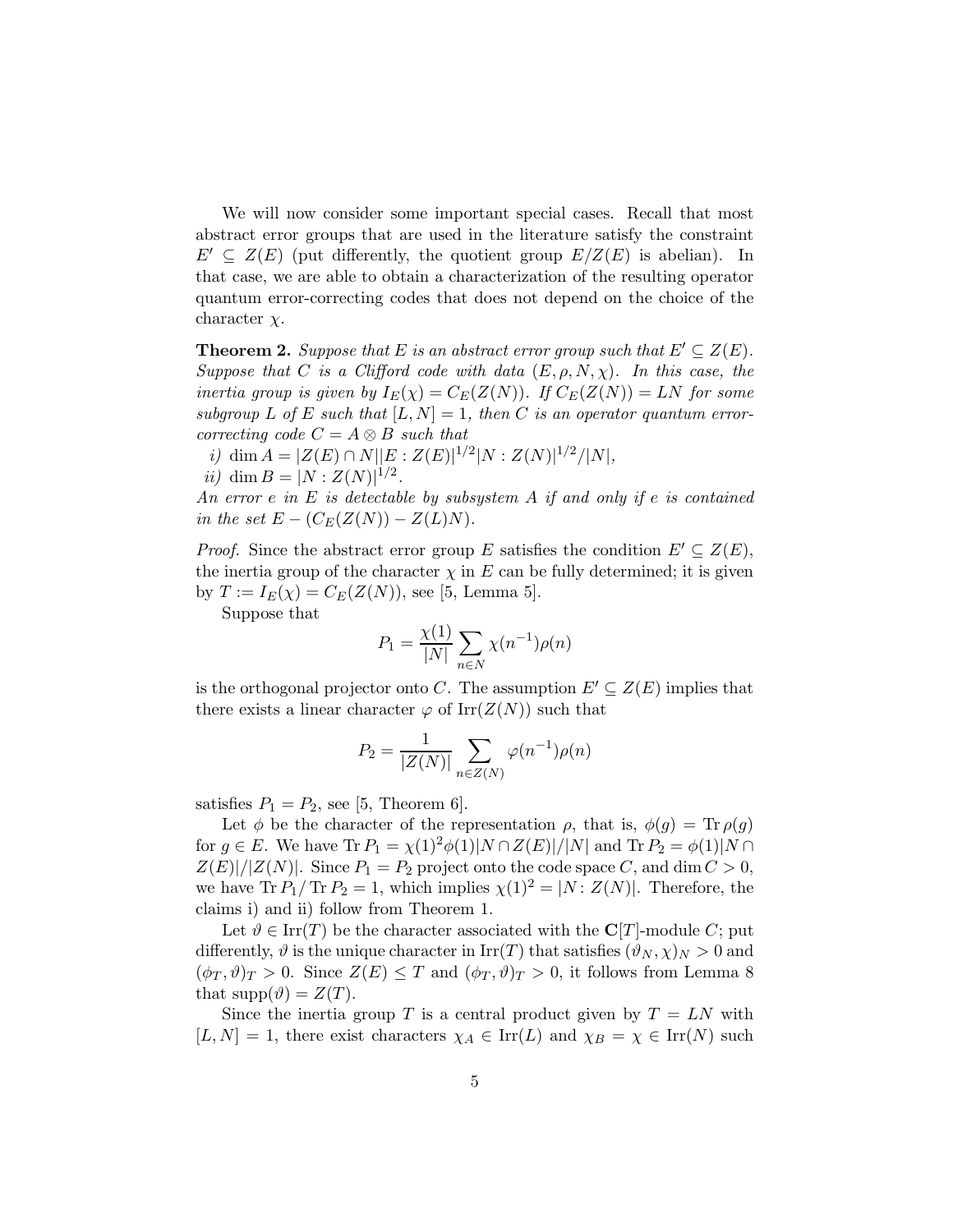that  $\vartheta(\ell n) = \chi_A(\ell)\chi(n)$  for  $\ell \in L$  and  $n \in N$ . By Lemma 9, we have  $Z(T) =$  $Z(L)Z(N)$ ; thus, supp $(\vartheta) = Z(L)Z(N)$ . This implies that supp $(\chi_A)$  $L \cap Z(L)Z(N) = Z(L)$ ; hence  $Z(\chi_A) = Z(L)$ . The characterization of the detectable errors is obtained by substituting these facts in Theorem 1. ப

In the previous theorem, we still need to check whether  $C_E(Z(N))$  decomposes into a central product of  $N$  and some group  $L$ . In the case of extraspecial  $p$ -groups (which is arguably the most popular choice of abstract error groups) the decomposition of the inertia group into a central product is always guaranteed, as we will show next.

Recall that a finite group  $E$  whose order is a power of a prime  $p$  is called extraspecial if its derived subgroup  $E'$  and its center  $Z(E)$  coincide and have order  $p$ . An extraspecial  $p$ -group is an abstract error group. The quotient group  $\overline{E} = E/Z(E)$  is the direct product of two isomorphic elementary abelian *p*-groups. Therefore, one can regard  $\overline{E}$  as a vector space  $\mathbf{F}_p^{2n}$  over the finite field  $\mathbf{F}_p$ .

Let  $\zeta$  be a fixed generator of the cyclic group  $Z(E)$ . As the commutator [x, y] depends only on the cosets  $\overline{x} = xZ(E)$  and  $\overline{y} = yZ(E)$ , one can determine a well-defined function  $s \colon \overline{E} \times \overline{E} \to \mathbf{F}_p$  by  $[x, y] = \zeta^{s(\overline{x}, \overline{y})}$ . The function  $s$  is a nondegenerate symplectic form. We note that two elements x and y in E commute if and only if  $s(\overline{x}, \overline{y}) = 0$ . We write  $\overline{x} \perp_s \overline{y}$  if and only if  $s(\overline{x}, \overline{y}) = 0$ .

For a subgroup G of E, we will use  $\overline{G}$  to denote  $G/Z(E)$ .

**Lemma 3.** If E is an extraspecial p-group and N a normal subgroup of E, then  $C_E(Z(N)) = NC_E(N)$ .

*Proof.* Since  $Z(E) \leq NC_E(N) \leq C_E(Z(N))$ , it suffices to show that the dimensions of the  $\mathbf{F}_p$ -linear vector spaces

$$
\overline{NC_E(N)}
$$
 and  $\overline{C_E(Z(N))}$ 

are the same. Suppose that  $z = \dim \overline{Z(N)}$  and  $k = \dim \overline{N}$ . Then

$$
\dim \overline{NC_E(N)} = \dim (\overline{N} + \overline{N}^{\perp_s}) = \dim \overline{N} + \dim \overline{N}^{\perp_s} - \dim (\overline{N} \cap \overline{N}^{\perp_s})
$$
  
= 
$$
\dim \overline{N} + \dim \overline{N}^{\perp_s} - \dim (\overline{Z(N)})
$$
  
= 
$$
k + (2n - k) - z = 2n - z,
$$

which coincides with  $\dim \overline{C_E(Z(N))} = \dim \overline{Z(N)}^{\perp_s} = 2n - z$ , and this proves our claim.  $\Box$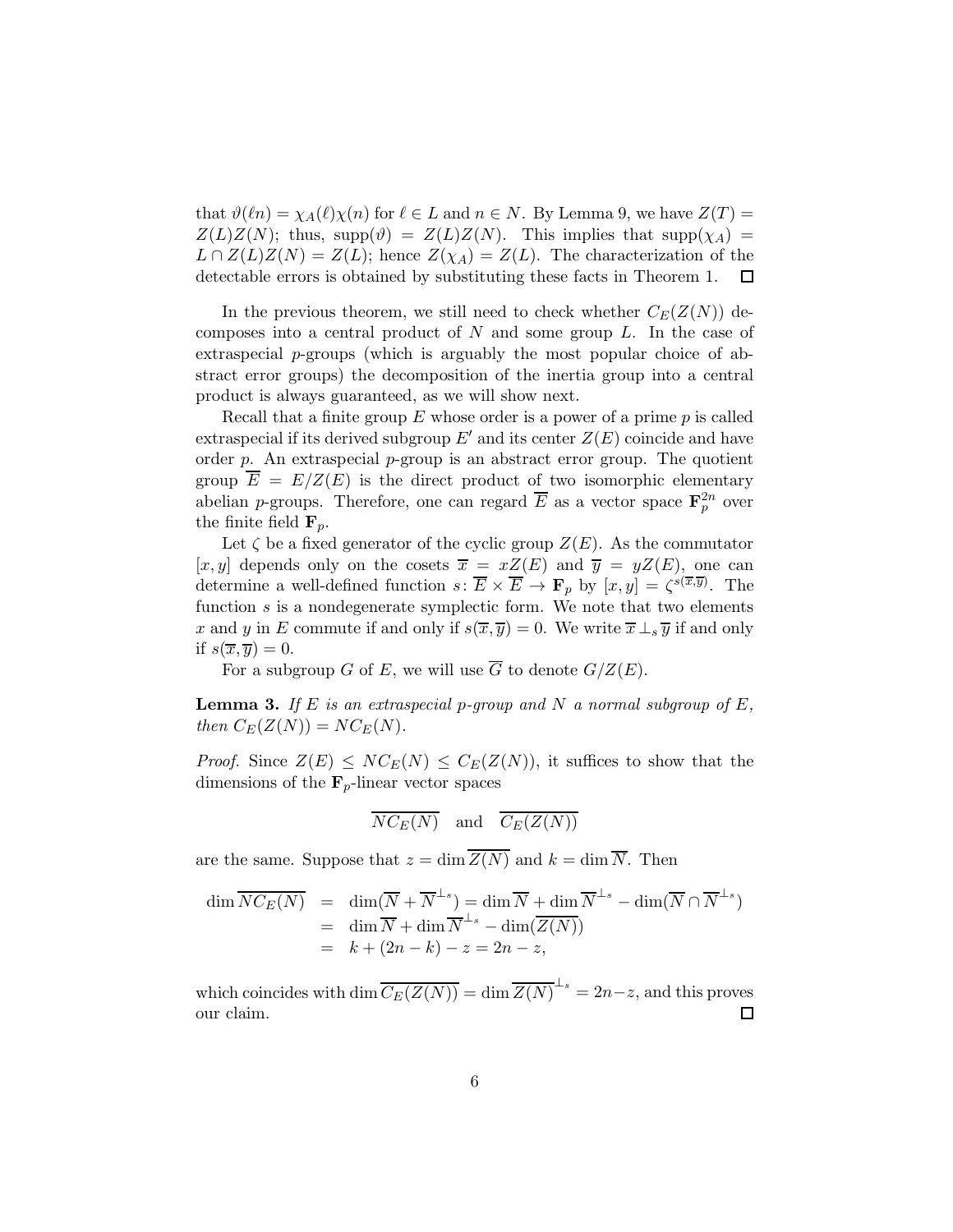The next theorem shows that it suffices to choose a normal subgroup  $N$ of the extraspecial  $p$ -group  $E$ , and this choice determines the parameters of an operator quantum error-correcting code provided by a Clifford code C.

**Theorem 4.** Suppose that E is an extraspecial p-group. If C is a Clifford code with data  $(E, \rho, N, \chi)$ , with  $N \neq 1$ , then C is an operator quantum error-correcting code  $C = A \otimes B$  such that

i) dim  $A = |Z(E) \cap N||E : Z(E)|^{1/2}|N : Z(N)|^{1/2}/|N|,$ ii) dim  $B = |N : Z(N)|^{1/2}$ .

An error e in  $E$  is detectable by subsystem  $A$  if and only if e is contained in the set  $E - (NC_E(N) - N)$ .

*Proof.* The inertia group  $I_{\chi}(E) = C_E(Z(N))$ , since  $E' \subseteq Z(E)$ , see [5, Lemma 5. By Lemma 3, we have  $I_E(\chi) = LN = NL$  with  $L = C_E(N)$ . Thus, C is an operator quantum error-correcting code and the statements i) and ii) follow from Theorem 2. Furthermore, Theorem 2 shows that an error e in E is detectable if and only if  $e \in E - (NC_E(N) - Z(L)N)$ . Since E is a p-group and  $N \neq 1$ , we have  $N \cap Z(E) \neq 1$ ; hence  $Z(E) \leq N$ . We note that  $\overline{Z(L)} \subseteq \overline{L} \cap \overline{L}^{\perp_s} = \overline{N}^{\perp_s} \cap \overline{N} \subseteq \overline{N}$ ; therefore,  $N \subseteq Z(L)N \subseteq Z(N)N = N$ , forcing  $Z(L)N = N$ .  $\Box$ 

Classical Codes. We conclude this note by showing how the previous results can be related to classical coding theory.

Let a and b be elements of the finite field  $\mathbf{F}_q$  of characteristic p. We define unitary operators  $X(a)$  and  $Z(b)$  on  $\mathbb{C}^q$  by

$$
X(a)|x\rangle = |x + a\rangle, \qquad Z(b)|x\rangle = \omega^{\text{tr}(bx)}|x\rangle,
$$

where tr denotes the trace operation from the extension field  $\mathbf{F}_q$  to the prime field  $\mathbf{F}_p$ , and  $\omega = \exp(2\pi i/p)$  is a primitive pth root of unity. Let  $\mathbf{a} = (a_1, \dots, a_n) \in \mathbf{F}_q^n$ . We write  $X(\mathbf{a}) = X(a_1) \otimes \cdots \otimes X(a_n)$  and  $Z(\mathbf{a}) =$  $Z(a_1)\otimes\cdots\otimes Z(a_n)$  for the tensor products of n error operators. One readily checks that the group

$$
E = \langle X(a), Z(b) \, | \, a, b \in \mathbf{F}_q^n \rangle
$$

is an extraspecial p-group of order  $pq^{2n}$ . As a representation  $\rho$ , we can take the identity map on E. We have  $E/Z(E) \cong \mathbf{F}_q^{2n}$ .

We need to introduce a notion of weights of errors. Recall that an error in E can be expressed in the form  $\alpha X(a)Z(b)$  for some nonzero scalar  $\alpha$ . The weight of  $\alpha X(a)Z(b)$  is defined as  $|\{i\,|\,1 \leq i \leq n, a_i \neq 0 \text{ or } b_i \neq 0\}|$ ,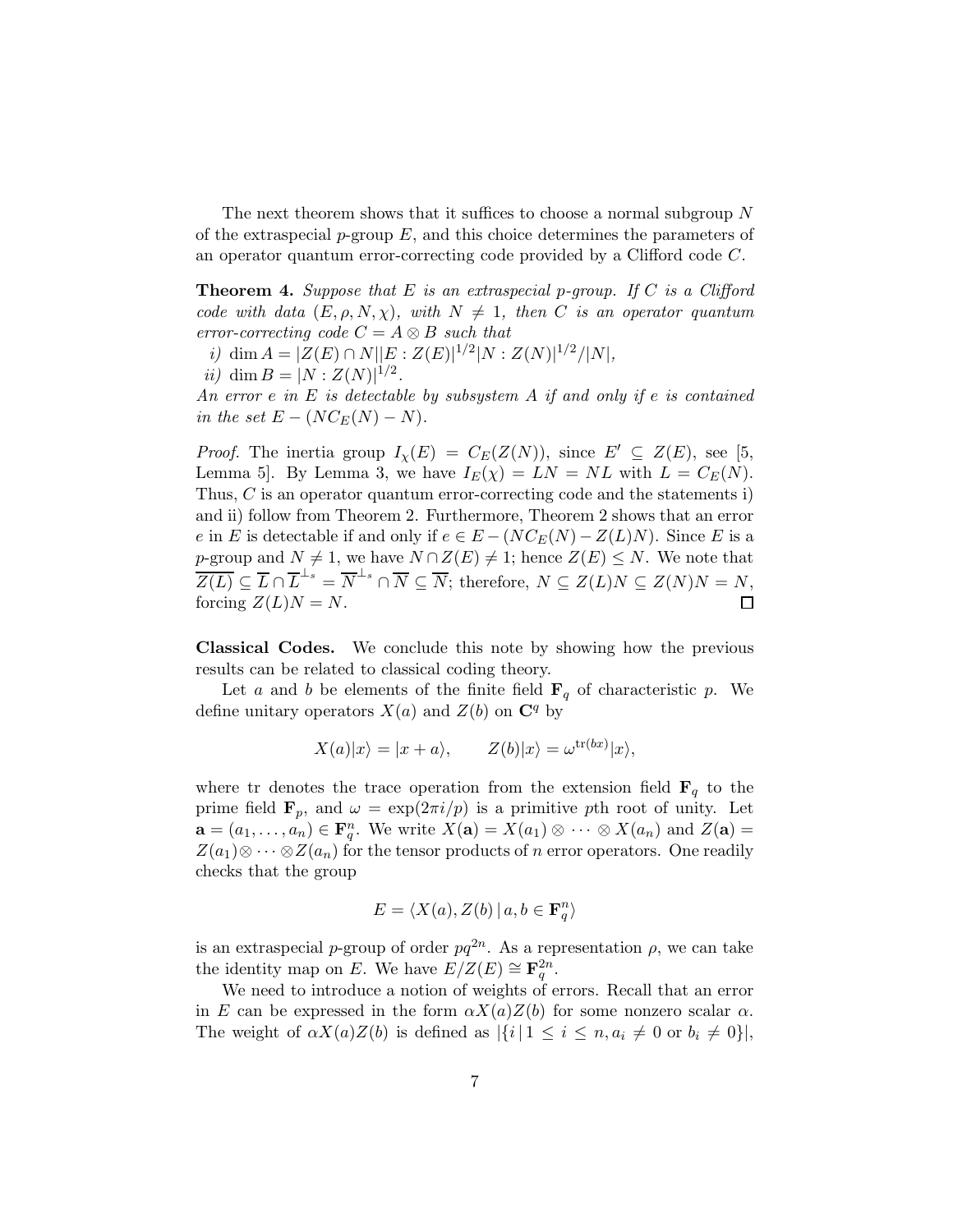that is, as the number of quantum systems that are affected by the error. Similarly, we can introduce a weight on vectors of  $\mathbf{F}_q^{2n}$  by

$$
swt(a|b) = \{i \mid 1 \le i \le n, a_i \ne 0 \text{ or } b_i \ne 0\}\
$$

for  $a, b \in \mathbf{F}_q^n$ .

Theorem 4 suggests the following approach to construct operator quantum error-correcting codes.

**Theorem 5.** Let X be a classical additive subcode of  $\mathbf{F}_q^{2n}$  such that  $X \neq \{0\}$ and let Y denote its subcode  $Y = X \cap X^{\perp_s}$ . If  $x = |X|$  and  $y = |Y|$ , then there exists an operator quantum error-correcting code  $C = A \otimes B$  such that i) dim  $A = q^n/(xy)^{1/2}$ ,

*ii*) dim  $B = (x/y)^{1/2}$ .

The minimum distance of subsystem A is given by  $d = \text{swt}((X+X^{\perp_s})-X) =$  $\text{swt}(Y^{\perp_s}-X)$ . Thus, the subsystem A can detect all errors in E of weight less than d, and can correct all errors in E of weight  $\leq |(d-1)/2|$ .

*Proof.* Let E be the extraspecial p-group of order  $pq^{2n}$ , and let N be the full preimage of  $\overline{N} = X$  in E under the canonical quotient map. Therefore, we can apply Theorem 4. The remainder of the proof justifies how the parameters given in Theorem 4 can be expressed in terms of the code sizes  $x$  and  $y$ .

Then  $\overline{Z(N)} = X \cap X^{\perp_s} = Y$ . By definition, N contains  $Z(E)$ ; hence,  $Z(E) \leq Z(N)$ . It follows that  $|N:Z(N)| = |\overline{N} : \overline{Z(N)}| = x/y$ , so ii) follows from Theorem 4. For the claim i), we remark that  $x = |X| = |N|/p$ , which implies that dim  $A = (p/|N|)|E : Z(E)|^{1/2}|N : Z(N)|^{1/2} = q^{n}(x/y)^{1/2}/x$ .

The minimum distance of subsystem  $A$  is the weight of the smallest nondetectable error, so it is the minimum weight of an error in the set  $NC_E(N) - N = C_E(Z(N)) - N$ . Since the quotient map  $E \to \overline{E}$  maps an error e of weight w onto a vector  $\bar{e}$  such that  $w = \text{swt } \bar{e}$ , the claim about the minimum distance follows from the observations that  $\overline{NC_E(N) - N} =$  $(X + X^{\perp_s}) - X$  and  $\overline{C_E(Z(N)) - N} = Y^{\perp_s} - X$ .  $\Box$ 

An operator quantum error-correcting code with parameters  $((n, a, b, d))_q$ is a subspace  $C = A \otimes B$  of a  $q^n$ -dimensional Hilbert space H such that  $a = \dim A$ ,  $b = \dim B$ , and the subsystem A has minimum distance d. The above theorem constructs an  $((n, q^n/(xy)^{1/2}, (x/y)^{1/2}, d))_q$  operator quantum error-correcting code given a classical  $(n, x)_q$  code X and its  $(n, y)_q$ subcode  $Y = X \cap X^{\perp_s}$ . We write  $[[n, k, r, d]]_q$  for an  $((n, q^k, q^r, d))_q$  operator quantum error-correcting code.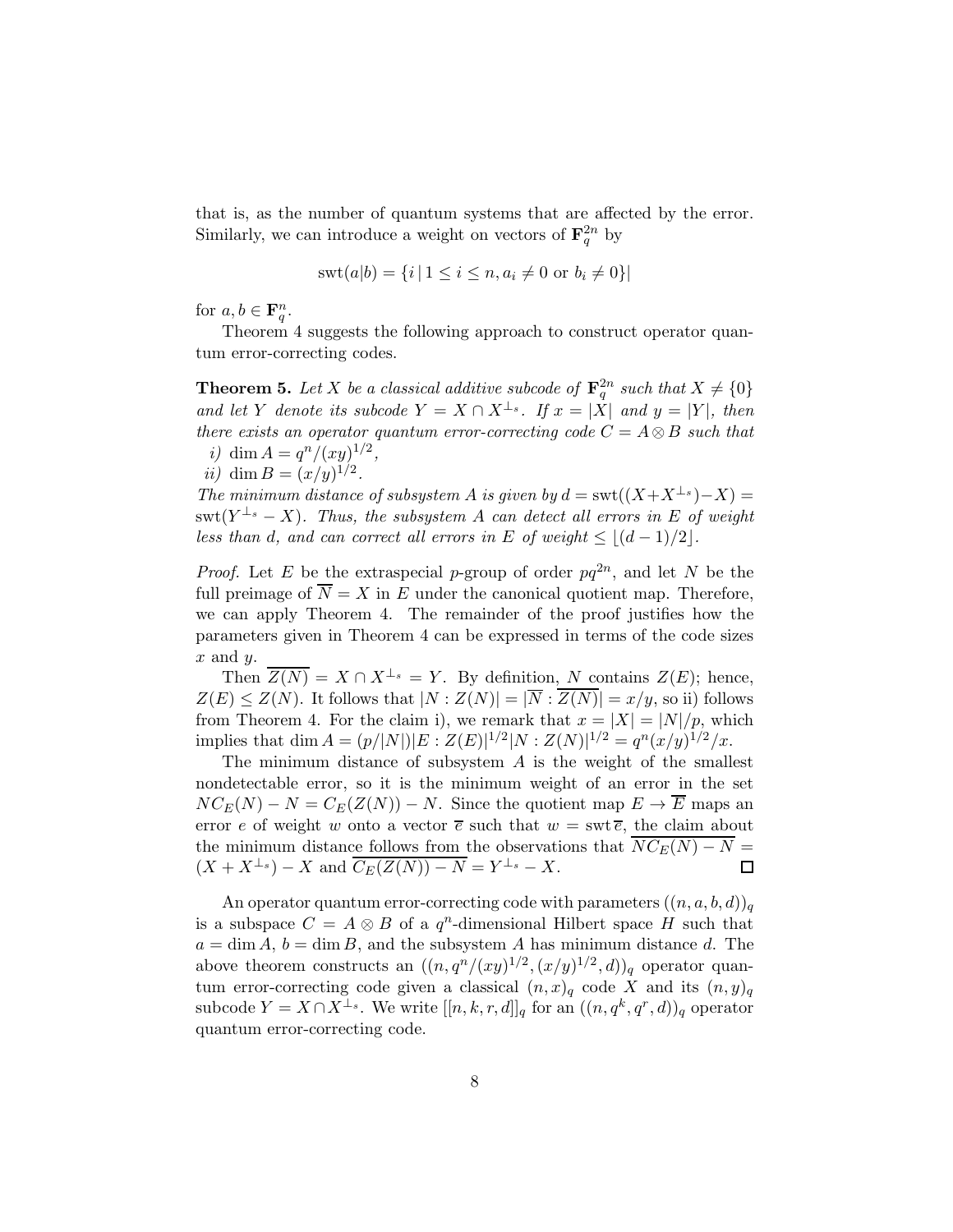Sometimes one would like to characterize the minimum distance in terms of the familiar Hamming weight. For this purpose, we reformulate the above result in terms of codes of length n over  $\mathbf{F}_{q^2}$ .

Let  $(\beta, \beta^q)$  be a fixed normal basis of  $\mathbf{F}_{q^2}$  over  $\mathbf{F}_q$ . We can define a bijection  $\phi$  from  $\mathbf{F}_q^{2n}$  onto  $\mathbf{F}_{q^2}^n$  by setting

$$
\phi((a|b)) = \beta a + \beta^q b \quad \text{for} \quad (a|b) \in \mathbf{F}_q^{2n}.
$$

The map is chosen such that a vector  $(a|b)$  of symplectic weight x is mapped to a vector  $\phi((a|b))$  of Hamming weight x. If we define a trace-alternating form  $\langle v|w\rangle_a$  for vectors v and w in  $\mathbf{F}_{q^2}^n$  by

$$
\langle v|w\rangle_a = \text{tr}_{q/p}\left(\frac{v\cdot w^q - v^q\cdot w}{\beta^{2q}-\beta^q}\right),\,
$$

then it is easy to show that  $\langle c|d\rangle_s = \langle \phi(c)|\phi(d)\rangle_a$  holds for all  $c, d \in \mathbf{F}_q^{2n}$ , see [4, Lemma 14]. Specifically, we have  $c \perp_s d$  if and only if  $\phi(c) \perp_a \phi(d)$ . Therefore, the previous theorem can be reformulated terms of codes of length *n* over  $\mathbf{F}_{q^2}$  as follows:

**Theorem 6.** Let X be a classical additive subcode of  $\mathbf{F}_{q^2}^n$  such that  $X \neq \{0\}$ and let Y denote its subcode  $Y = X \cap X^{\perp_a}$ . If  $x = |X|$  and  $y = |Y|$ , then there exists an operator quantum error-correcting code  $C = A \otimes B$  such that i) dim  $A = q^n/(xy)^{1/2}$ ,

*ii*) dim  $B = (x/y)^{1/2}$ .

The minimum distance of subsystem A is given by

$$
d = \text{wt}((X + X^{\perp_a}) - X) = \text{wt}(Y^{\perp_a} - X),
$$

where wt denotes the Hamming weight. Thus, the subsystem  $A$  can detect all errors in E of Hamming weight less than d, and can correct all errors in E of Hamming weight  $|(d-1)/2|$  or less.

*Proof.* This follows from Theorem 5 and the definition of the isometry  $\phi$ .  $\Box$ 

The above connections of Clifford operator quantum error-correcting codes to classical code allow one to explore a plethora of code constructions.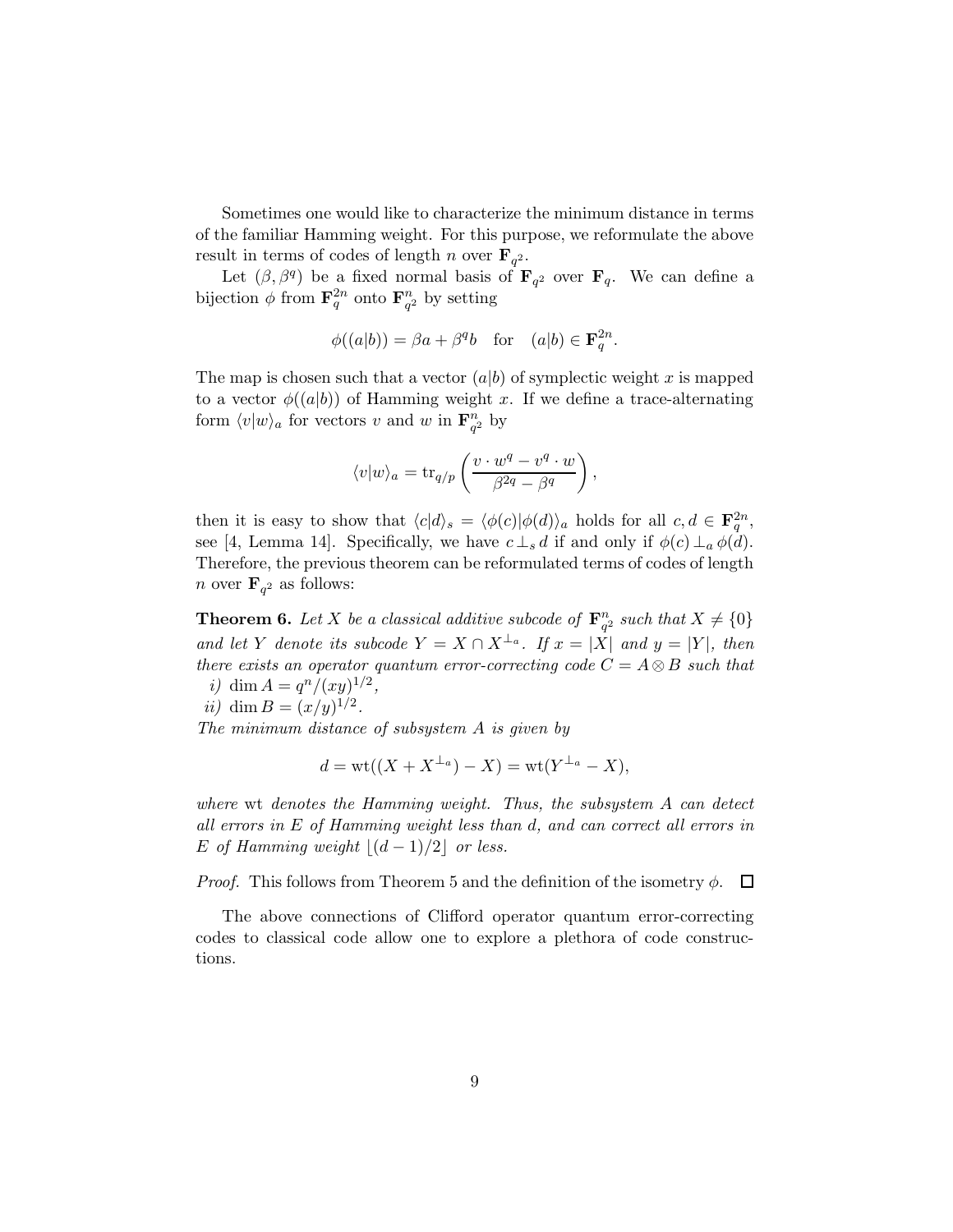Conclusions. We have introduced a method for constructing operator quantum error-correcting codes. We have seen that a Clifford codes C offers naturally a tensor-product decomposition  $C = A \otimes B$ , where the dimensions of the subsystems are controlled by the choice of the normal subgroup N and its character  $\chi$ .

Our construction in terms of classical codes is fairly simple: Any classical (additive) code over a finite field can be used to construct an operator quantum error-correcting code. In particular, we do not require any selforthogonality conditions as in the case of stabilizer code constructions.

The most prominent open problem concerning operator quantum errorcorrecting codes is whether one can achieve better error correction that by means of a quantum error-correcting code. The construction given in Theorem 5 allows one to compare the parameters of Clifford codes with the parameters of stabilizer codes. One should note that a fair comparison should be made between  $[[n-r, k, d]]$  stabilizer codes and  $[[n, k, r, d]]$  Clifford codes. It would be helpful to have bounds on the best possible minimum distance d of Clifford codes to answer this question.

Acknowledgments. This research was supported by NSF grant CCF-0218582, NSF CAREER award CCF-0347310, and a TITF project.

## A Appendix

In this appendix, we prove some simple technical results on groups and characters.

**Lemma 7.** Let E be a finite group such that  $E' \subseteq Z(E)$ , and let H be a subgroup of E. If  $\chi \in \text{Irr}(H)$  satisfies  $Z(E) \cap \text{ker } \chi = \{1\}$ , then supp $\chi =$  $Z(H)$ .

*Proof.* Let  $h \in \text{supp}(\chi)$ . Seeking a contradiction, we assume that  $h \in$  $H - Z(H)$ . Since  $E' \subseteq Z(E)$ , there exists an element  $g \in H$  such that  $ghg^{-1} = zh$  with  $z \in Z(E)$  such that  $z \neq 1$ . Since  $zh \in H$  and  $h \in H$ , we have  $z \in H \cap Z(E)$ . As  $\chi$  is irreducible, the element  $z \in H \cap Z(E)$  is represented by  $\omega I$  for some  $\omega \in \mathbb{C}$  by Schur's lemma; furthermore,  $\omega \neq 1$ , since  $Z(E) \cap \ker \chi = \{1\}$ . We note that  $\chi(h) = \chi(ghg^{-1}) = \chi(zh) = \omega \chi(h)$ , with  $\omega \neq 1$ , forcing  $\chi(h) = 0$ , contradiction.

The elements of  $Z(H)$  belong to the support of  $\chi$ , since they are represented by scalar invertible matrices.  $\Box$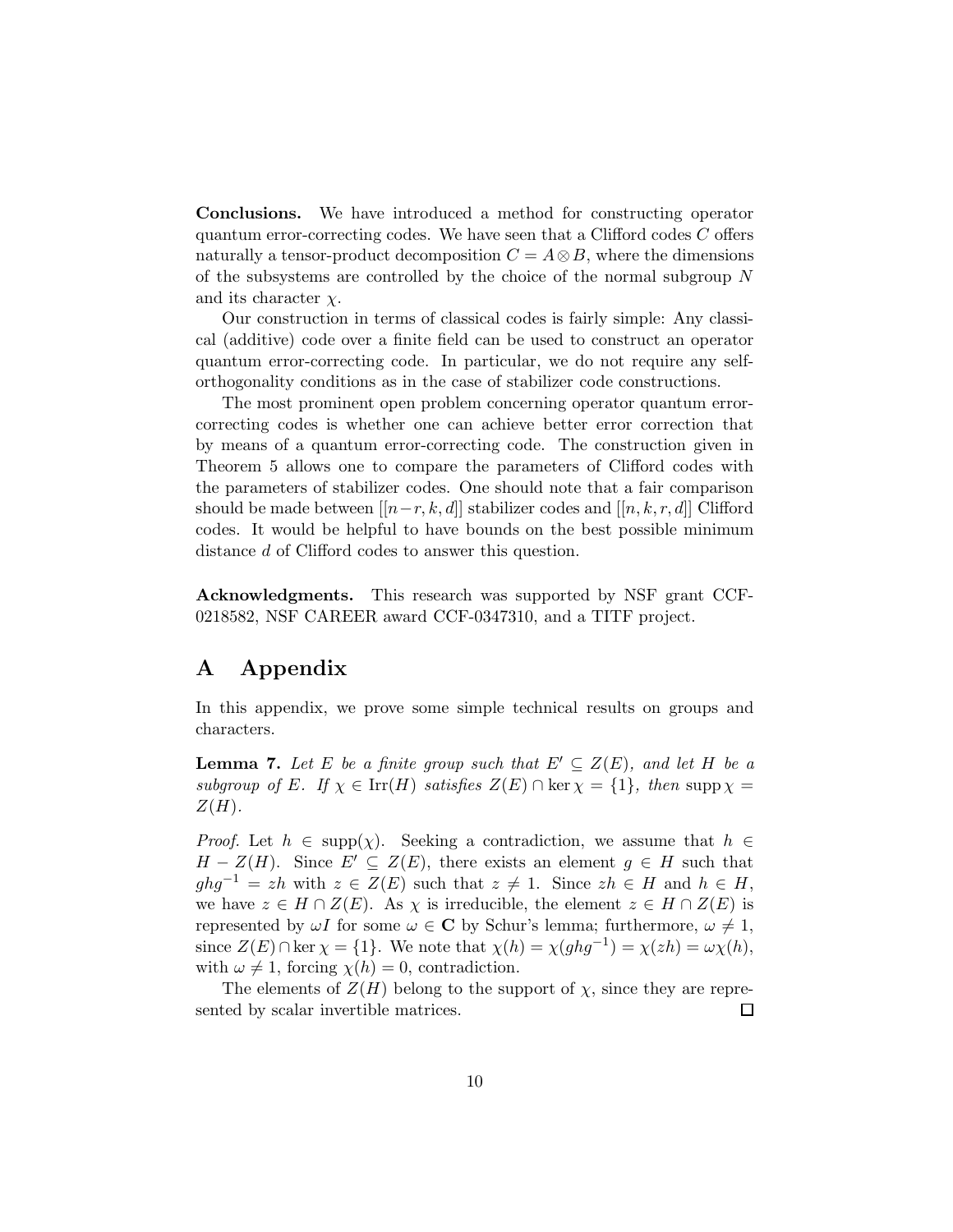**Lemma 8.** Let E be a finite group such that  $E' \subseteq Z(E)$ , and let  $\phi \in \text{Irr}(E)$ be a faithful character of degree  $\phi(1) = |E : Z(E)|^{1/2}$ . Let T be a subgroup of E such that  $Z(E) \leq T$ . If  $\vartheta \in \text{Irr}(T)$  and  $(\phi_T, \vartheta)_T > 0$ , then supp $(\vartheta)$  =  $Z(T)$ .

*Proof.* Let  $Z = Z(E)$ . We have supp $(\phi) = Z$  by [3, Lemma 2.29]. Since the support of  $\phi$  equals Z, it follows from the definitions that

$$
0 < (\phi_T, \vartheta)_T = \frac{1}{|T : Z|} (\phi_Z, \vartheta_Z)_Z.
$$

Clearly,  $\phi_Z = \phi(1)\varphi$  and  $\vartheta_Z = \vartheta(1)\theta$  for some linear characters  $\varphi$  and  $\theta$  of Z. As  $(\phi_Z, \vartheta_Z)_Z = \phi(1)\vartheta(1)(\varphi, \theta)_Z > 0$ , we must have  $\theta = \varphi$ . Since  $\phi$  is faithful, it follows that  $\varphi = \theta$  is faithful; hence, ker  $\vartheta \cap Z(E) = \{1\}$ . Thus,  $\text{supp }\vartheta = Z(T)$  by Lemma 7.  $\Box$ 

**Lemma 9.** Suppose that  $T$  is a group with subgroups  $L$  and  $N$  such that  $T = LN$  and  $[L, N] = 1$ . Then  $Z(T) = Z(L)Z(N)$ .

*Proof.* Since  $T = LN$ , an arbitrary element z of  $Z(T)$  can be expressed in the form  $z = ln$  for some  $l \in L$  and  $n \in N$ . For n' in N, we have  $ln n' =$  $n'ln = ln'n$ , where the latter equality follows from  $[L, N] = 1$ . Consequently,  $nn' = n'n$  for all n' in N, so n is an element of  $Z(N)$ . Similarly, l must be an element of  $Z(L)$ . It follows that  $Z(T) = Z(L)Z(N)$ .  $\Box$ 

## References

- [1] D. Bacon. Operator quantum error correcting subsystems for selfcorrecting quantum memories. Phys. Rev. A, 73(012340), 2006.
- [2] D. Gorenstein, R. Lyons, and R. Solomon. The Classification of the Finite Simple Groups, Number 2, volume 40 of Mathematical Surveys and Monographs. AMS, 1994.
- [3] I.M. Isaacs. Character Theory of Finite Groups. Dover, 1994.
- [4] A. Ketkar, A. Klappenecker, S. Kumar, and P.K. Sarvepalli. Nonbinary stabilizer codes over finite fields. To appear in IEEE Trans. Inform. Theory, November, 2006.
- [5] A. Klappenecker and M. Rötteler. Beyond stabilizer codes II: Clifford codes. IEEE Transaction on Information Theory, 48(8):2396–2399, 2002.